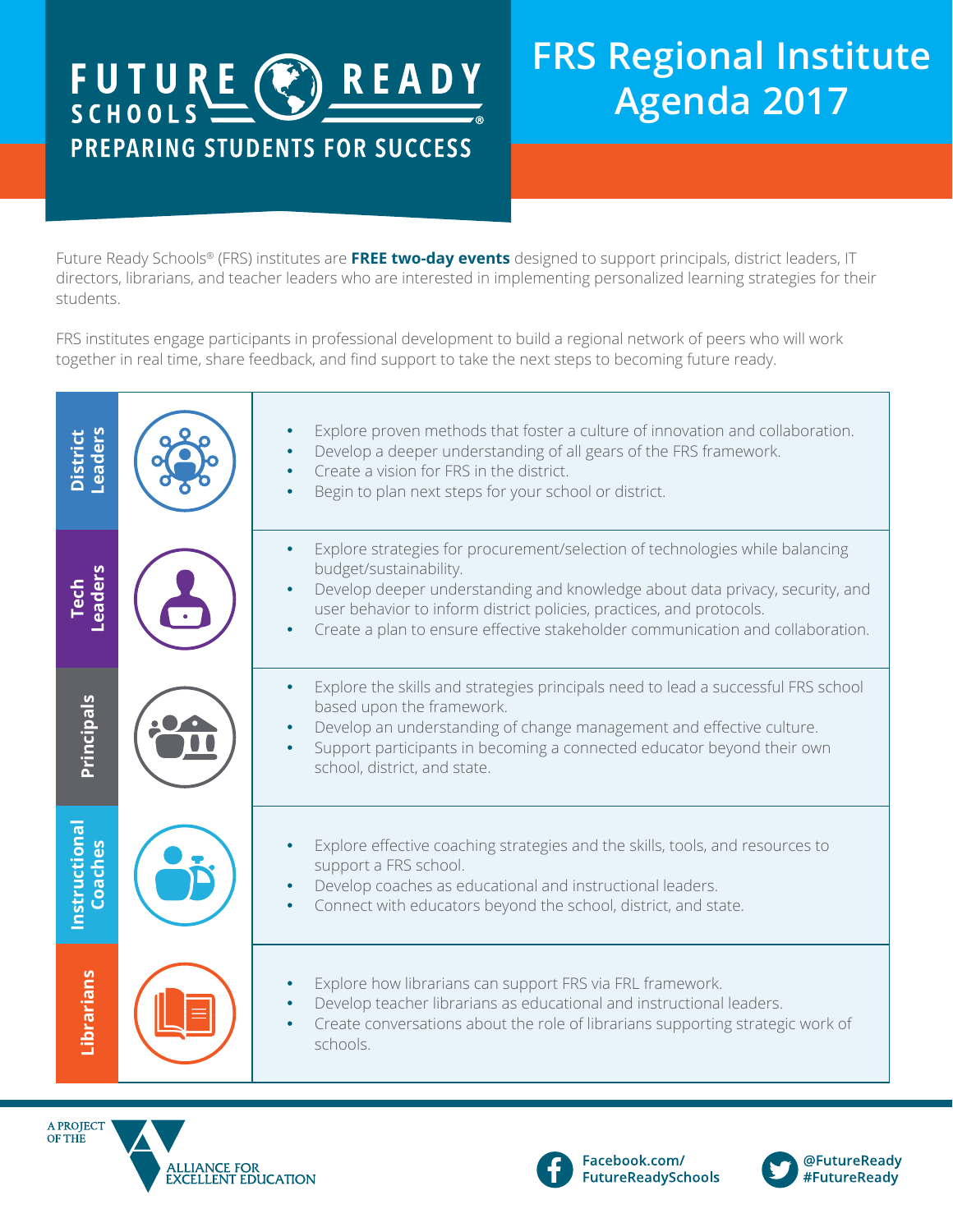## *All participants need to bring a laptop and earbuds.*

### **DAY 1**

|                         | <b>District</b><br><b>Leaders</b>                                                                                                                                 | <b>Tech</b><br><b>Leaders</b>                                                                                                    | <b>Principals</b>                                                                                                                                                        | <b>Instructional</b><br><b>Coaches</b>                                                                      | <b>Librarians</b>                                                                                                          |  |  |
|-------------------------|-------------------------------------------------------------------------------------------------------------------------------------------------------------------|----------------------------------------------------------------------------------------------------------------------------------|--------------------------------------------------------------------------------------------------------------------------------------------------------------------------|-------------------------------------------------------------------------------------------------------------|----------------------------------------------------------------------------------------------------------------------------|--|--|
| 8:30-9:00 am            | <b>Registration</b>                                                                                                                                               |                                                                                                                                  |                                                                                                                                                                          |                                                                                                             |                                                                                                                            |  |  |
| $9:00 - 10:00$ am       | <b>Welcome Session: Creating Future Ready Schools</b>                                                                                                             |                                                                                                                                  |                                                                                                                                                                          |                                                                                                             |                                                                                                                            |  |  |
| $10:00$ am-<br>12:00 pm | $\bullet$<br><b>Building your</b><br>district<br>leadership<br>tribe<br>• Leadership:<br>What is your<br>why?<br><b>Management</b><br>$\bullet$<br>vs. leadership | • Building your<br><b>IT leadership</b><br>tribe<br>• Leadership:<br>What is your<br>why?<br><b>Management</b><br>vs. leadership | <b>Building your</b><br>tribe<br>Leadership:<br>$\bullet$<br>What is your<br>why?<br>• Vision: Calling<br>out the status<br>auo                                          | • Building your<br><b>FRS network of</b><br>coaches<br>• The art of<br>coaching                             | • Community<br>building<br><b>Engage</b><br>$\bullet$<br>and learn<br>about FRL<br>framework<br>and strategic<br>alignment |  |  |
| 12:00-1:00 pm           |                                                                                                                                                                   | <b>Lunch: Future Ready Schools Bingo</b>                                                                                         |                                                                                                                                                                          |                                                                                                             |                                                                                                                            |  |  |
| 1:00-3:30 pm            | • Relationships:<br>A key to<br>culture<br>• Leading and<br>building<br>capacity in<br>the seven<br>gears of FRS<br>framework                                     | <b>Developing</b><br>$\bullet$<br>policies,<br>practices, and<br>protocols                                                       | Clarifying<br>$\bullet$<br>the vision for<br>teaching and<br>learning<br>Culture is key<br>$\bullet$<br><b>Making change</b><br>$\bullet$<br>happen: The<br>gift of time | <b>Challenges of</b><br>coaching<br><b>Coaching in</b><br>$\bullet$<br>practice<br>Professional<br>learning | Lead. Teach.<br>Support.                                                                                                   |  |  |
| 3:45-4:45 pm            | <b>Whole Group Reflection Time</b>                                                                                                                                |                                                                                                                                  |                                                                                                                                                                          |                                                                                                             |                                                                                                                            |  |  |
| 4:00-4:45 pm            | <b>Keynote</b>                                                                                                                                                    |                                                                                                                                  |                                                                                                                                                                          |                                                                                                             |                                                                                                                            |  |  |
| 5:30-7:00 pm            | <b>Networking Event (Location: TBA)</b>                                                                                                                           |                                                                                                                                  |                                                                                                                                                                          |                                                                                                             |                                                                                                                            |  |  |